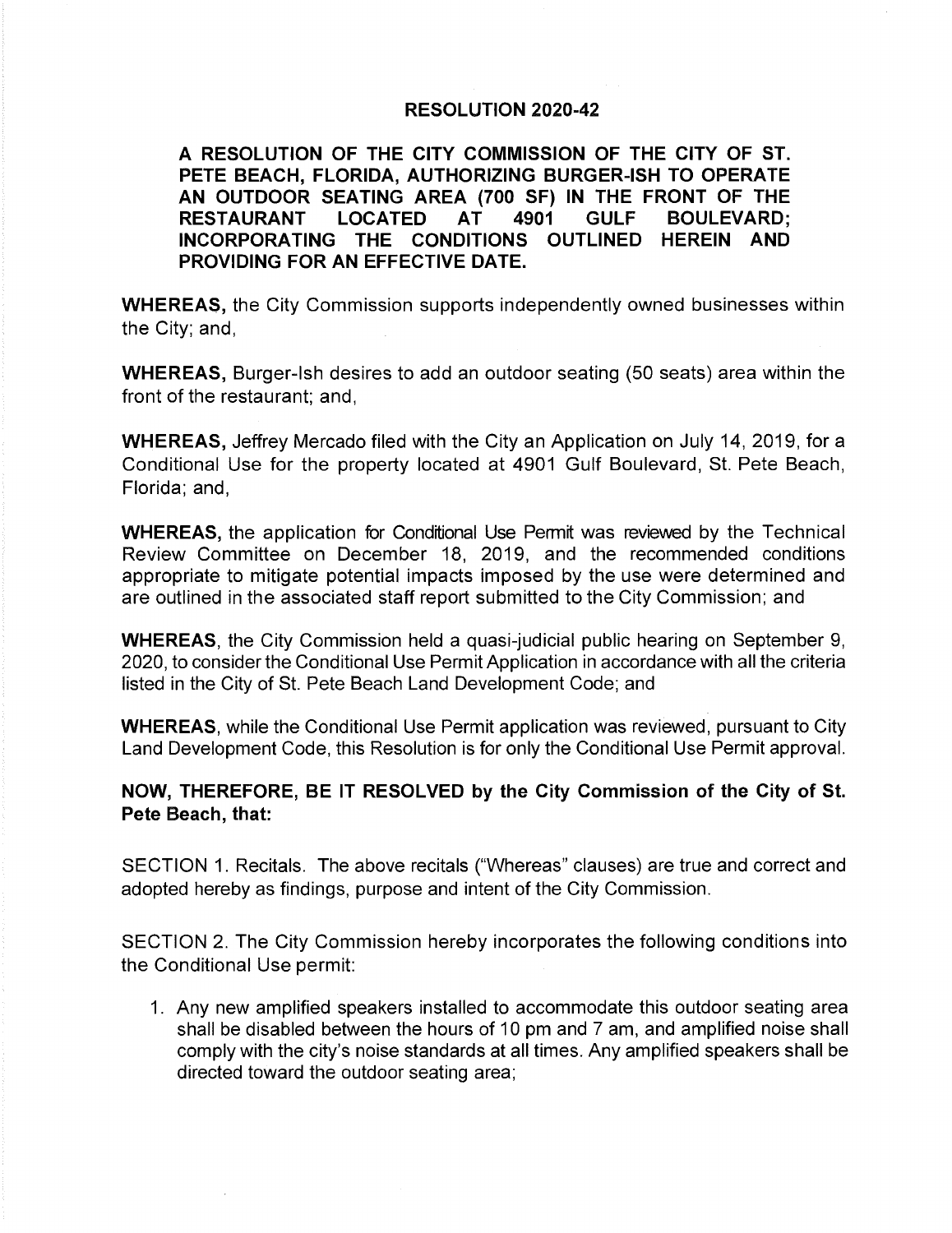- 2. Any new lighting installed to accommodate this request shall be shielded and directed toward the outdoor seating area, and away from adjacent properties;
- 3. At least one trash can shall be installed in the outdoor seating area;
- 4. Upon issuance of a tropical storm or hurricane warning, all tables, chairs, and other temporary equipment shall be securely stored inside.
- 5. Any violation of these conditions shall entitle the City Commission to modify or revoke the Conditional Use.

SECTION 3. Effective Date. This resolution shall take effect immediately upon adoption.

PASSED AND APPROVED BY THE CITY COMMISSION OF THE CITY OF ST. PETE BEACH, FLORIDA, THIS 9TH DAY OF SEPTEMBER 2020.

> CITY COMMISSION, CITY OF ST. PETE BEACH, FLORIDA.

Alan Johnson, Mayor

ATTEST:

Amber LaRowe, City Clerk

APPROVED AS TO FORM AND LEGAL SUFFICIENCY:

Andrew Dickman, City Attorney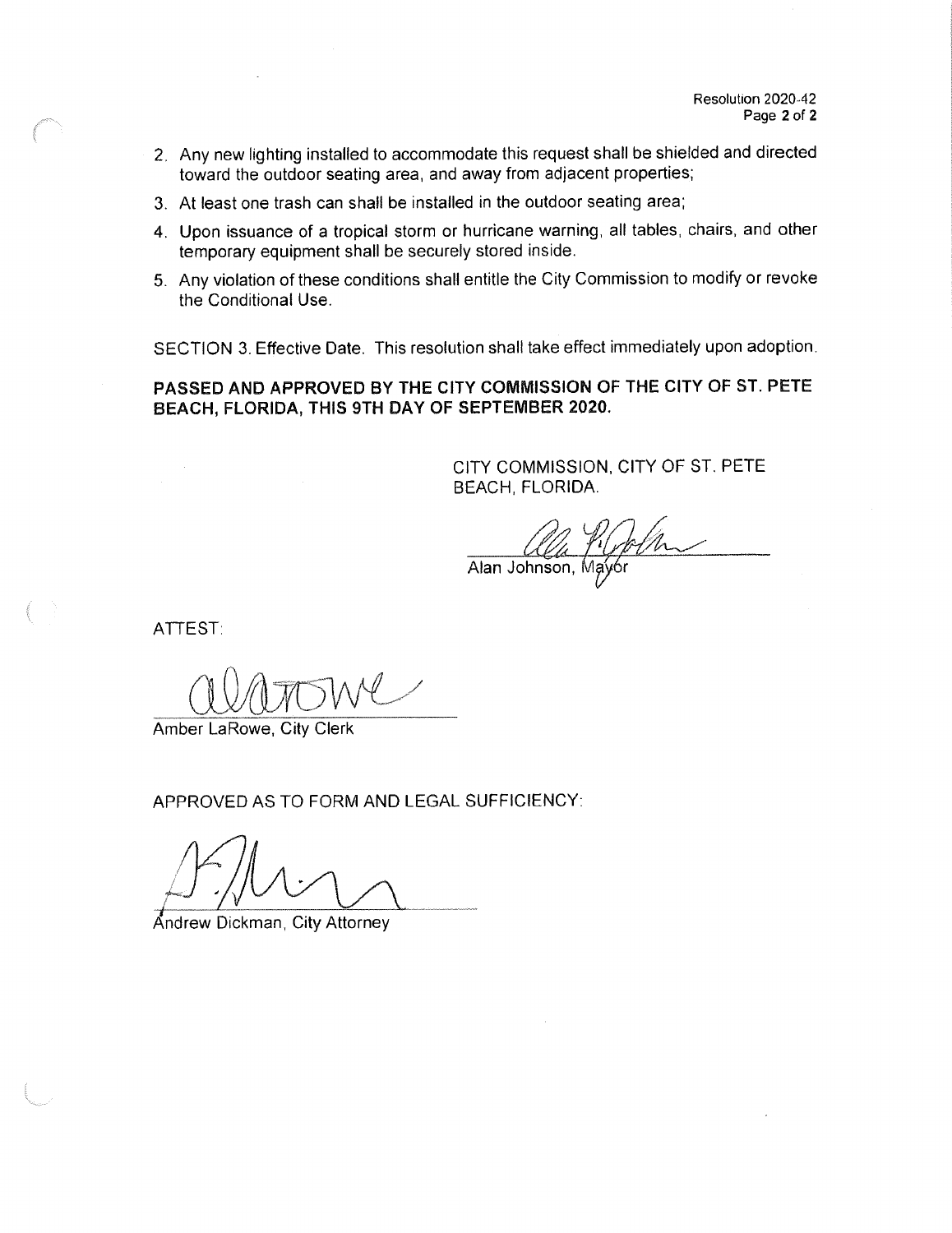0000070443-01

## **Tampa Bay Times Published Daily**

## Published Daily COUNTY OF Pinellas

Before the undersigned authority personally appeared Jill Harrison who on oath says that he/she is Legal Advertising Representative of the Tampa Bay Times a daily newspaper printed in St. Petersburg, in Pinellas County, Florida; that the attached copy of advertisement, being a Legal Notice in the matter RE: CUP 19067 was published in Tampa Bay Times: 3/13/20 in said newspaper in the issues of Tampa Bay Times\Community Newspapers\Beaches

Affiant further says the said Tampa Bay Times is a newspaper published in Pinellas County, Florida and that the said newspaper has heretofore been continuously published in said Pinellas County, Florida each day and has been entered as a second class mail matter at the post office in said Pinellas County, Florida for a period of one year next preceding the first publication of the attached copy of advertisement, and affiant further says that he/she neither paid not promised any person, firm or corporation any discount, rebate, commission or refund for the purpose of securing this advertisement for publication in the or refund for the purpose of securing this advertisement for publication in the

| ≸ignatµffe Affiant                               |                            |
|--------------------------------------------------|----------------------------|
| Syom to and subscribed before me this 03/13/2020 |                            |
| <b>Signature of Notary Public</b>                |                            |
| X<br>Personally known                            | or produced identification |
| Type of identification produced                  |                            |
|                                                  |                            |



 $20 - 42$ 

LEGAL NOTICE

# **CITY OF ST. PETE BEACH NOTICE OF PUBLIC HEARING**

The City of St. Pete Beach City Commission will consider approval of the following Conditional Use Permit case:

## Conditional Use Permit Case No. 19O87 '

 $\mathbf{s}_s$ 

Jeffrey Mercado, applicant for BurgerIM in the Dolphin Village shopping center at 4901 Gulf Boulevard, is requesting a Conditional Use Permit to establish a 700 square foot outdoor seating (50 seats)  $\frac{1}{2}$  for the estimated of diplomatic foot outdoor seating (50 Seats) in the seated of the estimate of diplomatic seating  $\frac{1}{2}$  $\mathbb{R}^n$  for the drinking establishment,

 $\frac{1}{2}$  and  $\frac{1}{2}$  and  $\frac{1}{2}$  and  $\frac{1}{2}$  is  $\frac{1}{2}$  is  $\frac{1}{2}$  is  $\frac{1}{2}$  is  $\frac{1}{2}$  is  $\frac{1}{2}$  is  $\frac{1}{2}$  is  $\frac{1}{2}$  is  $\frac{1}{2}$  is  $\frac{1}{2}$  is  $\frac{1}{2}$  is  $\frac{1}{2}$  is  $\frac{1}{2}$  is  $\frac{1}{2}$  the date and time and at the location below:

| <b>NAME OF BOARD</b>            | <b>DATE</b>                                                                                               | TIME    |
|---------------------------------|-----------------------------------------------------------------------------------------------------------|---------|
| City Commission                 | March 24, 2020                                                                                            | 6:00 PM |
| <b>PUBLIC HEARING LOCATION:</b> | City of St. Pete Beach<br><b>City Commission Chambers</b><br>155 Corey Avenue<br>St. Pete Beach, FL 33706 |         |

NOTE: The above-scheduled public hearing may be continued from time to time pending adjournment. Any written comments that are time 0otime pending adjournment. Any written comments that are received onthe subject matter will become part nfthe official record.

Any person who decides to appeal any decision of the City Commission<br>with respect to any matter considered at this hearing will need a record of the proceedings and, for such purposes, may need to ensure that a  $\frac{1}{2}$  consumings and, for such purposes, may need to ensure that a  $\nu$ edim record of the proceedings is made, which record includes the  $\nu$ testimony and evidence upon which the appeal is based.<br>A copy of these case applications and plans are on file in the

Community Development Department and may be inspected by the  $\text{Chir}$  Any interested party may an and may be inspected by the th respect to these cases.

### FOR MORE INFORMATION OR TO VIEW THE FILE ON THIS REQUEST, PLEASE CONTACT:

ger off the Beach Community Development Department 156Corey Avenue, St. Pete Beach, Florida 3S7O6 727) 363- 9253

AMERICANS WITH DISABILITIES ACT: Florida Statutes Chapter 286.26. Accessibility of public hearings to the physically handicapped. In accordance with the Americans with Disabilities Act and Florida Statutes, persons needing special accommodations to  $\frac{1}{2}$  and  $\frac{1}{2}$  status special accommodations to  $\frac{1}{2}$ particle in a hoding should contact City Hall at  $(727)$  367'-2735 no. later than forty-eight (48) hours prior to the hearing for assistance.

March 13, 2020 0000070443-01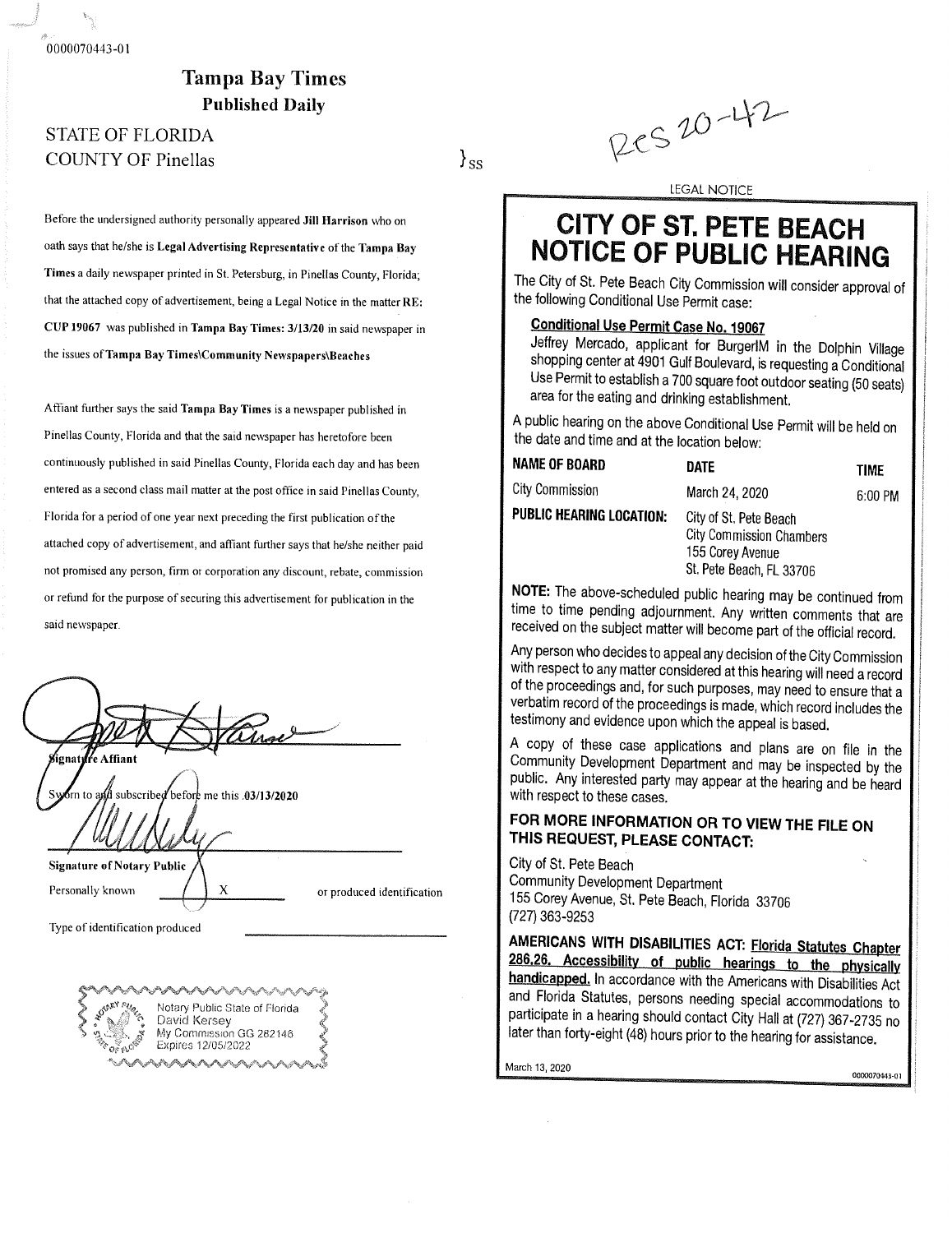## Tampa Bay Times Published Daily

## STATE OF FLORIDA COUNTY OF Pinellas

Before the undersigned authority personally appeared Jill Harrison who on oath says that he/she is Legal Advertising Representative of the Tampa Bay Times a daily newspaper printed in St. Petersburg, in Pinellas County, Florida; that the attached copy of advertisement, being a Legal Notice in the matter RE: 9-9-20 Virtual PH was published in Tampa Bay Times: 8/26/20 in said newspaper in the issues of Tampa Bay Times\ Local B\Pinellas

Affiant further says the said Tampa Bay Times is a newspaper published in Pinellas County, Florida and that the said newspaper has heretofore been continuously published in said Pinellas County, Florida each day and has been entered as a second class mail matter at the post office in said Pinellas County, Florida for a period of one year next preceding the first publication of the attached copy of advertisement, and affiant further says that he/she neither paid not promised any person, firm or corporation any discount, rebate. commission or refund for the purpose of securing this advertisement for publication in the said newspaper.

da m ighature Affiant

£

afd subscribed before me this .08/26/2020

Signature of Notary Pullie

Personally known  $\bigvee$  X or produced identification

Type Of identification produced



LEGAL NOTICE

## **CITY OF ST. PETE BEACH NOTICE OF VIRTUAL PUBLIC HEARING**

The City of St. Pete Beach City Commission will consider approval of the following:

CONDITIONAL USE - OUTDOOR SEATING - BURGER -ISH REQUEST TO ESTABLISH A 700SF OUTDOOR SEATING AREA CONTAINING 50 SEATS FOR A NEW EATING AND DRINKING ESTABLISHMENT AT DOLPHIN VILLAGE (4901 GULF BLVD, CASE #19067).

CONDITIONAL USE - OUTDOOR SEATING - STARBUCKS REQUEST TO ESTABLISH AN APPROXIMATELY 480SF (12'X40') OF OUTDOOR SEATING AREA CONTAINING 30 SEATS FOR A NEW STARBUCKS COFFEE AT DOLPHIN VILLAGE (4901 GULF BLVD, CASE #20032).

#### CONDITIONAL USE - DOCK EXTENSION - SAND COVE **APARTMENTS**

REQUEST FOR CONSTRUCTION OF AN 80SF (8'X10') EXTENSION TO AN EXISTING 295 SF CLASS B DOCK (LDC SEC. 42.4(C)). (3813 GULF BLVD, CASE #20038).

A public hearing on the above cases will be held on the date and time below:

# City Commission

**NAME OF BOARD DATE DATE TIME**<br>City Commission **DATE** Sentember 9, 2020 6:00 PM

#### VIRTUAL ATTENDANCE ONLY"

PURSUANT TO FLORIDA GOVERNOR EXECUTIVE ORDER 20-69 LOCAL GOVERNMENT PUBLIC MEETINGS"

#### TO PARTICIPATE:

URL: https://zoom.us/j/86920128836 - OR-Dial: +1 929-205-6099 | Meeting ID: 869 2012 8836

NOTE: The above-scheduled public hearing may be continued from time to time pending adjournment. Any written comments that are received on the subject matter will become part of the official record. Any person who decides to appeal any decision of the Board of Adjustment with respect to any matter considered at this hearing will need a record of the proceedings and, for such purposes, may need to ensure that a verbatim record of the proceedings is made, which record includes the testimony and evidence upon which the appeal is based.

Copies of these variance applications are on file in the Community Development Department and may be inspected by the public. Any interested party may appear at the hearing and be heard with respect to the variance applications.

### FOR MORE INFORMATION OR TO VIEW THE FILE ON THIS REQUEST, PLEASE CONTACT:

City of St. Pete Beach Community Development Department 155 Corey Avenue, St. Pete Beach, Florida 33706 727) 367- 2735

AMERICANS WITH DISABILITIES ACT: Florida Statutes Chanter : 286.26. Accessibility of public hearings to the physically handicapped. In accordance with the Americans with Disabilities Act and Florida Statutes, persons needing special accommodations to participate in a hearing should contact City Hall at (727) 367-2735 no later than forty-eight (48) hours prior to the hearing for assistance.

8/26/2020

0000104057-01